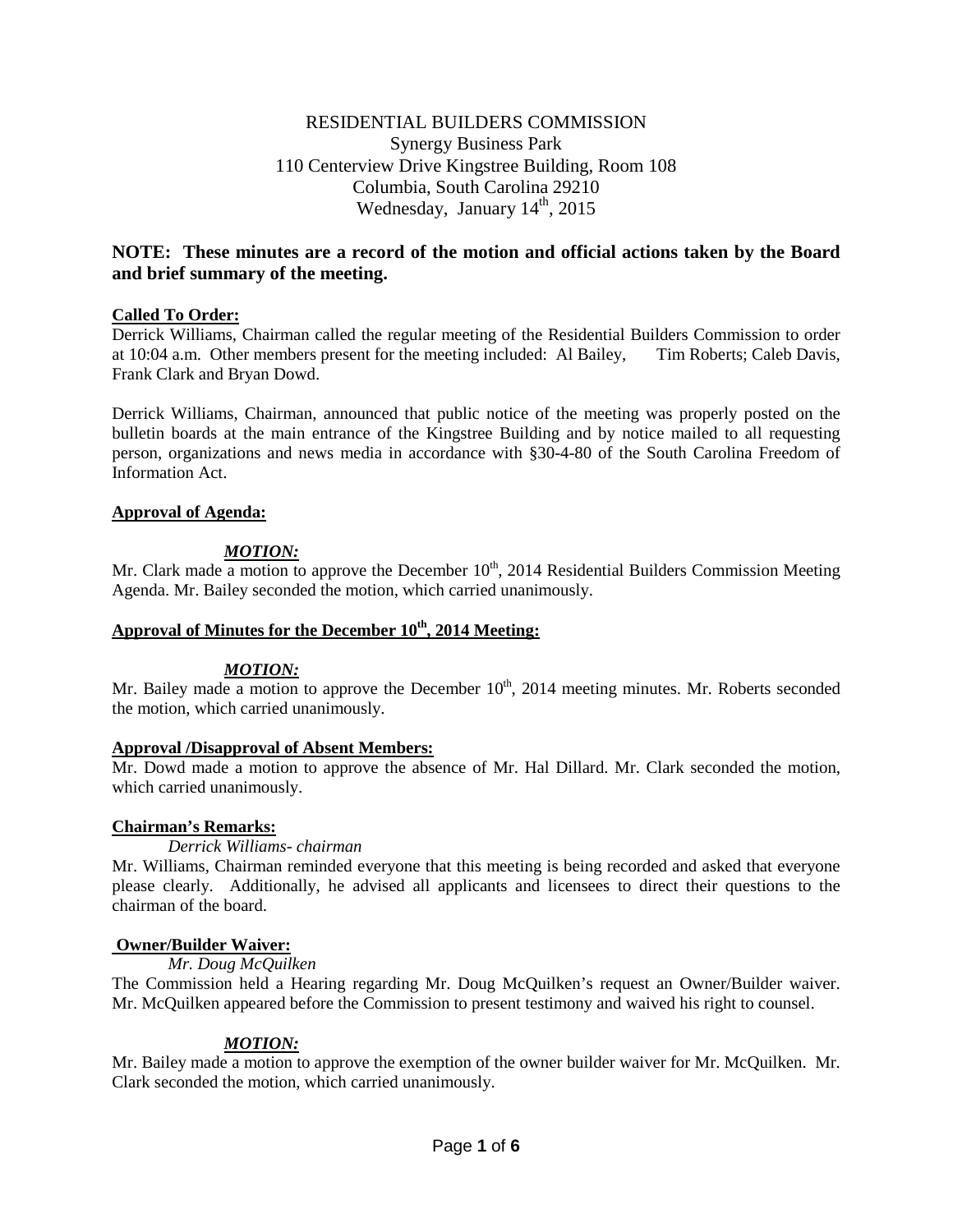### *Mr. James McCarty*

The Commission held an Application Review Hearing regarding Mr. James McCarty. Mr. McCarty did not appeared before the Commission to present testimony.

## *MOTION:*

No motions were made.

### *Mr. Charles Sweatt*

The Commission held an Application Review Hearing regarding Mr. Charles Sweatt. Mr. Sweatt appeared before the Commission to present testimony with a witness Ms. Sherrie Sweatt and he waived his right to counsel.

## *MOTION:*

Mr. Davis made a motion to approve Mr. Sweatt's Residential Specialty Registration and must maintain a \$5,000 bond at all times. Mr. Dowd seconded the motion, which carried unanimously.

#### *Ms. Anthony Bass*

The Commission held an Application Review Hearing regarding Mr. Anthony Bass. Mr. Bass appeared before the Commission to present testimony, along with along with a witness Mr. James Bass and waived his right to counsel.

## *MOTION:*

Mr. Bailey made a motion to deny the Residential Specialty Registration. Mr. Roberts seconded the motion, which carried unanimously.

#### *Mr. David McKenzie*

The Commission held an Application Review Hearing regarding Mr. David McKenzie. Mr. Mckenzie appeared before the Commission to present testimony and waived his right to counsel.

## *MOTION:*

Mr. Bailey made a motion to allow Mr. Mckenzie to sit for the Residential heating and air exam. Mr. Davis seconded the motion, which carried unanimously.

## *Mr. Scott Miller*

The Commission held an Application Review Hearing regarding Mr. Scott Miller. Mr. Miller appeared before the Commission to present testimony and waived his right to counsel.

## *MOTION:*

Mr. Bailey made a motion to allow Mr. Miller to sit for the Residential Builders Exam. Mr. Dowd seconded the motion, which did carried unanimously.

## *Mr. Christopher Brinkley*

The Commission held an Application Review Hearing regarding Mr. Christopher Brinkley. Mr. Brinkley appeared before the Commission to present testimony and waived his right to counsel.

## *MOTION:*

Mr. Dowd made a motion to allow Mr. Brinkley to sit for Residential Builders Exam. Mr. Clark seconded the motion, which carried unanimously.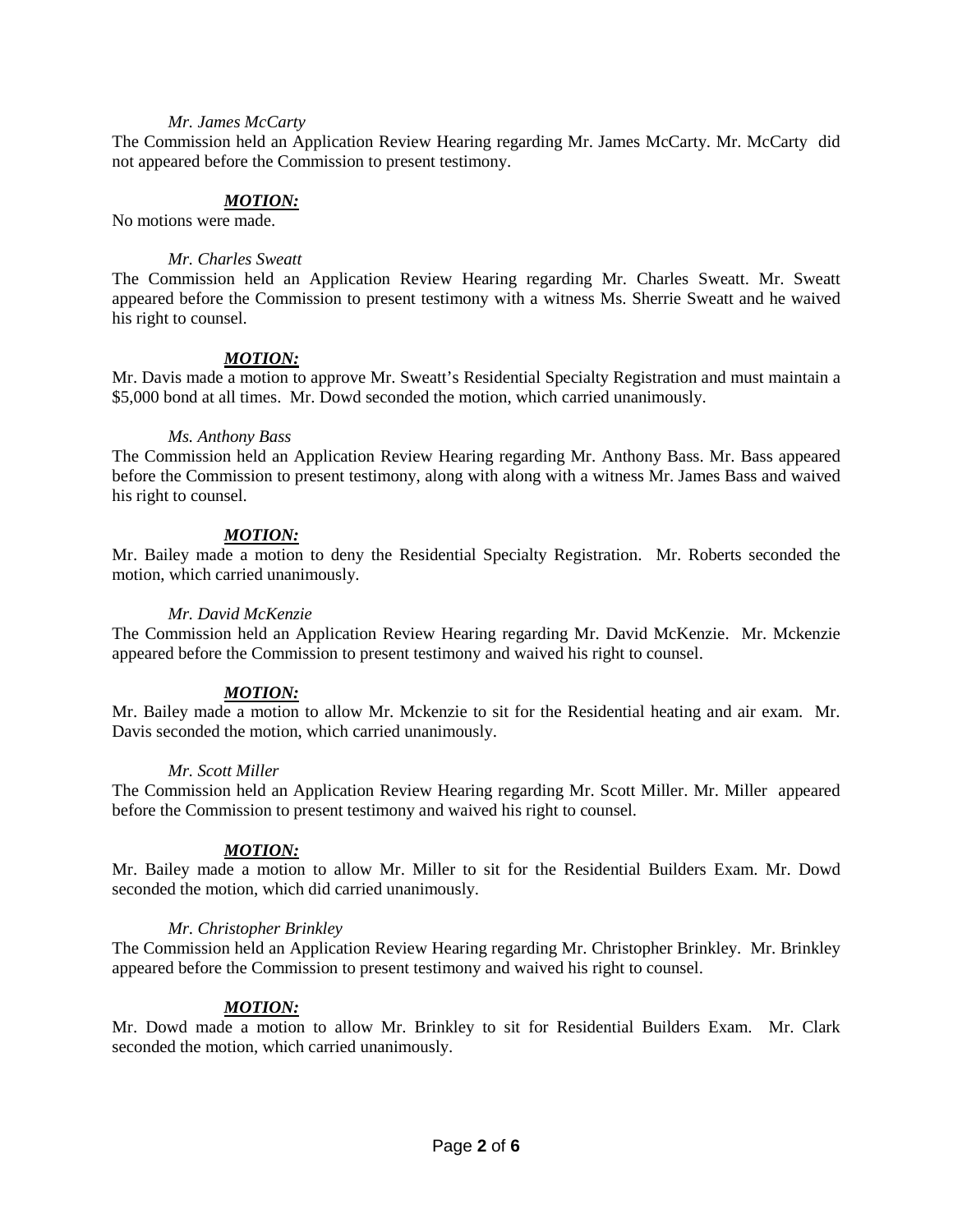#### *Mr. Gerardo Montero*

The Commission held an Application Review Hearing regarding Mr. Gerardo Montero. Mr. Montero appeared before the Commission to present testimony and waived his right to counsel.

## *MOTION:*

Mr. Bailey made a motion to allow Mr. Montero to sit for the Residential Builders exam. Mr. Roberts seconded the motion, which carried unanimously

#### *Mr. Howard Charpia*

The Commission held an Application Review Hearing regarding Mr. Howard Charpia. Mr. Charpia appeared before the Commission to present testimony and waived his right to counsel.

#### *MOTION:*

Mr. Bailey made a motion to go into executive session. Mr. Dowd seconded the motion, which carried unanimously.

## *MOTION:*

Mr. Bailey made a motion to exit the executive session. Mr. Dowd seconded the motion, which carried unanimously.

## *MOTION:*

Mr. Bailey made a motion to approve Mr. Charpia once he completes a 20 hour course in Builder Contractual Obligations, and takes the Residential Builders Exam, His license will be a under a one year probationary period once license is issued. Mr. Davis seconded the motion, which carried unanimously.

Mr. Frank Clark had to excuse himself from the meeting at 12:00 pm.

## *Mr. Jason Houston*

The Commission held an Application Review Hearing regarding Mr. Jason Houston. Mr. Houston appeared before the Commission to present testimony along with his attorney Mr. Dan David.

## *MOTION:*

Mr. Dowd made a motion to go executive session. Mr. Roberts seconded the motion, which carried unanimously.

## *MOTION:*

Mr. Bailey made a motion to exit executive session. Mr. Roberts seconded the motion, which carried unanimously.

## *MOTION:*

Mr. Dowd made a motion to deny Mr. Houston's application at this time based on the evidence presented, which does not rise to the level of a good faith, reasonable offer to resolve the outstanding judgment with South Coast Community Bank. In the event a negotiated settlement with South Coast, the application maybe approved by staff upon receipt of written proof of settlement terms. If Mr. Houston cannot reach a negotiated settlement with South Coast Community bank, he may return to the Commission for a review of any efforts made by him to extend a good faith reasonable offer. Mr. Davis seconded the motion, Mr. Houston's attorney Mr. Dan David asked if the board to amend the motion to allow Mr. Houston a 90 day time frame to work on the offer with South Coast Community Bank. Mr. Dowd amended his motion to allow Mr. Houston builders license stay in Pending Board Review status for 90 days from the order until he can provide further documentation of satisfaction of judgment. Mr. David seconded the motion, which carried unanimously.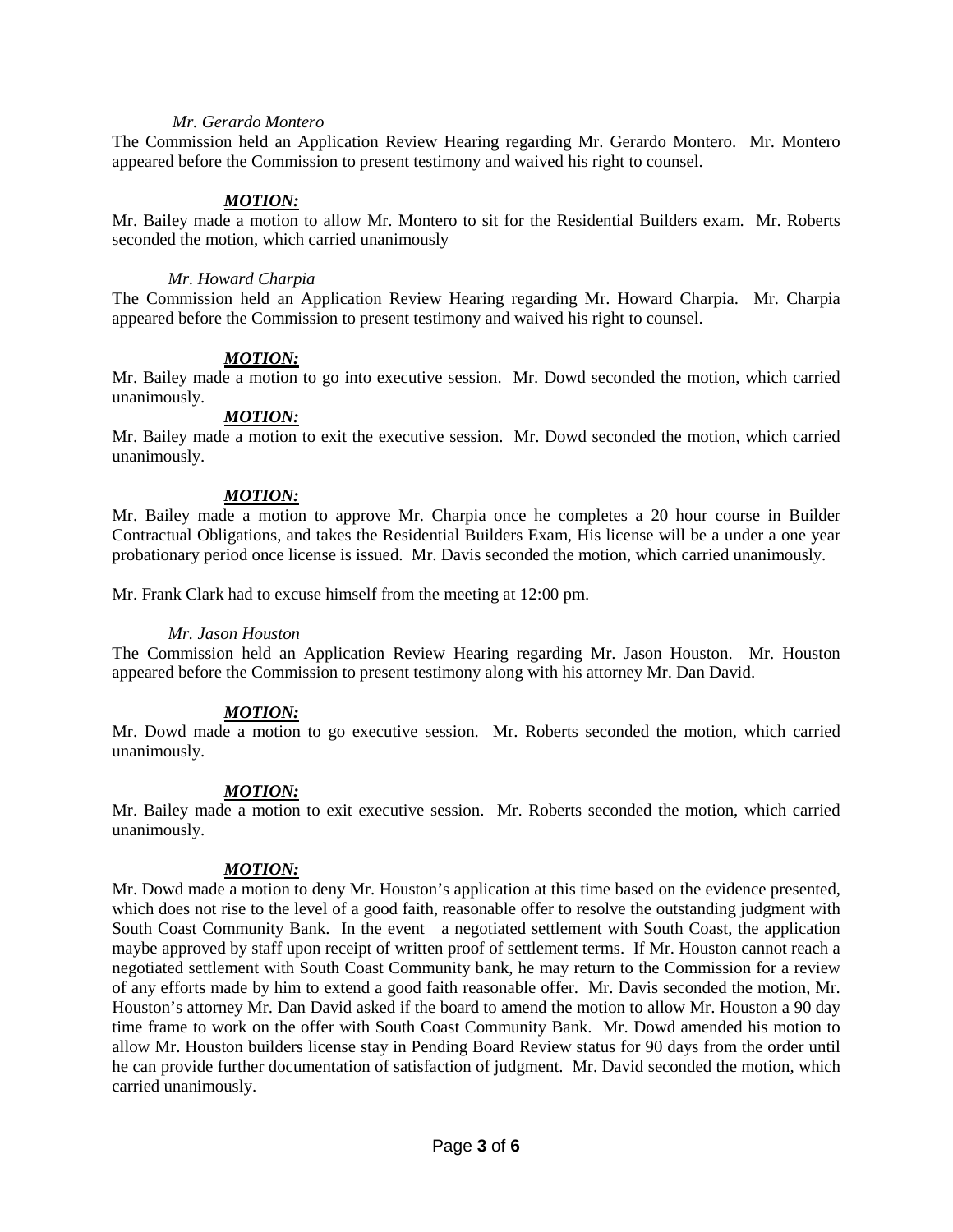### *Mr. David Bridges*

The Commission held an Application Review Hearing regarding Mr. David Bridges. Mr. Bridges appeared before the Commission to present testimony and he waived his right to counsel.

### *MOTION:*

Mr. Roberts made a motion to approve the renewal. Mr. Davis seconded the motion, which carried unanimously.

#### *Mr. Charlie Broughton*

The Commission held an application review hearing regarding Mr. Charlie Broughton. Mr. Broughton appeared before the Commission to present testimony along with a witness Mr. Luther Broughton and waived his right to counsel.

#### *MOTION:*

Mr. Bailey made a motion to approve his residential specialty registration once he provides written proof of satisfaction of judgments or proof of payment arrangements. Mr. Roberts seconded the motion which carried unanimously.

#### *Mr. Walter Peake*

The Commission held an application review hearing regarding Mr. Walter Peake. Mr. Peake appeared before the commission to present testimony and waived his right to counsel.

## *MOTION:*

Mr. Bailey made a motion to approve Mr. Peake for a residential specialty registration. Mr. Davis seconded the motion, which carried unanimously.

#### *Mr. Jeff Harrelson*

The Commission held an application review hearing regarding Mr. Jeff Harrelson. Mr. Harrelson appeared before the commission to present testimony and waived his right to counsel.

## *MOTION:*

Mr. Bailey made a motion to approve the reinstatement of Mr. Harrelson license once he provides written proof of an acceptance or denial of offer. Mr. Davis seconded the motion, which carried unanimously.

#### *Mr. Mark Crary*

The Commission held an application review hearing regarding Mr. Mark Crary. Mr. Crary appeared before the commission to present testimony and waived his right to counsel.

## *MOTION:*

Mr. Roberts made a motion to allow Mr. Crary to stay in the "pending board review" status for 60 days; within that time frame he must provide update on judgment, settlement or payment plan. If update is not received the license will be lapsed. Mr. Dowd seconded the motion, which carried unanimously.

## **Final Order Hearings:**

*Mr. Benn Ciardi Case# 2013-483*

The Board held a Final Order hearing regarding Mr. Benn Ciardi.

#### *MOTION:*

Mr. David made a motion to uphold the Hearing Officer's Recommendation. Mr. Roberts seconded the motion which carried unanimously.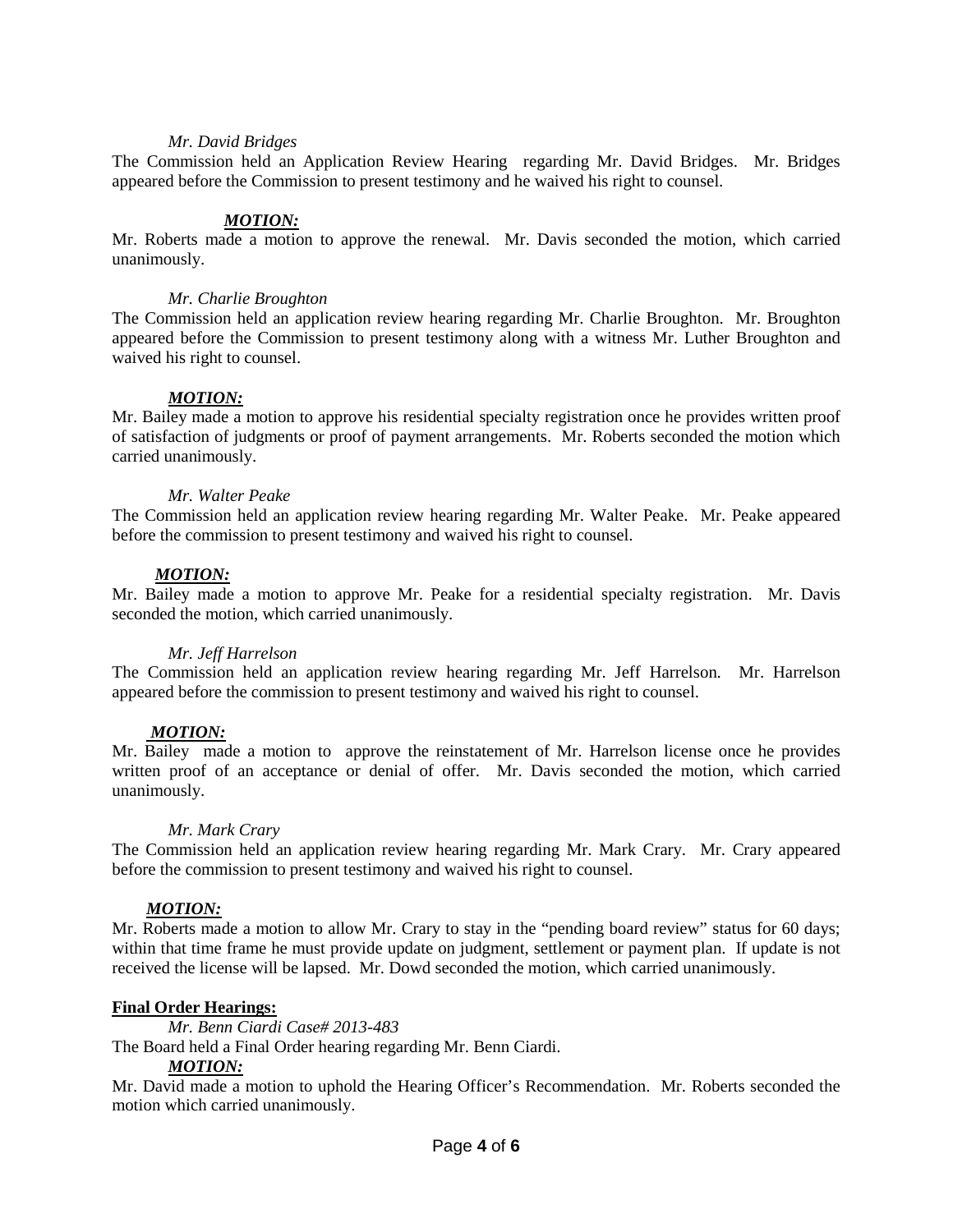*Mr. Timothy St. Pierre Case# 2013-243*

The Board held a Final Order hearing regarding Mr. Timothy St. Pierre.

### *MOTION:*

Mr. Bailey made a motion to uphold the Hearing Officer's Recommendation. Mr. Dowd seconded the motion which carried unanimously.

## **Administrator's Remarks:**

Ms. Janet Baumberger presented information to the board regarding the Certificate of Authorization (COA) she informed the Commissioners of new trends the staff has seen and she would inform the commissioners of any new growth in these areas. She also spoke about the possibility of unethical conduct and how the instances should be handled once the incidents have been brought to her attention.

## **OIE Report – Mr. Todd Bond:**

*Todd Bond, Chief Investigator of OIE*

Mr. Todd Bond, Chief Investigator appeared to present the information to the commission regarding the OIE monthly report.

> **Complaints Received –** 577 **Active Investigations –** 102 **Closed Cases –** 550

## **New Business**

A. Recommendations of IRC

## *MOTION:*

Mr. Bailey made a motion to approve the Recommendation of the IRC. Mr. Roberts seconded the motion, which carried unanimously.

## B. Resolution Guidelines

## *MOTION:*

Mr. Dowd made a motion to approve the IRC Resolution Guidelines. Mr. Davis seconded the motion, which carried unanimously.

## C. Continued Reciprocity with MASC

Ms. Hope Kumar presented the board with the new testing provider and a comparison of the exams from PSI for the MASC and requested that the board continue Reciprocity with the MASC.

## *MOTION:*

Mr. Dowd made a motion to continue the reciprocity agreement with the MASC. Mr. Roberts seconded the motion which carried unanimously.

## D. Collection of Fines:

Ms. Baumberger presented information to the Commission that the agency is planning to take part in the efforts to collection outstanding fines through the Department of Revenue.

## *MOTION:*